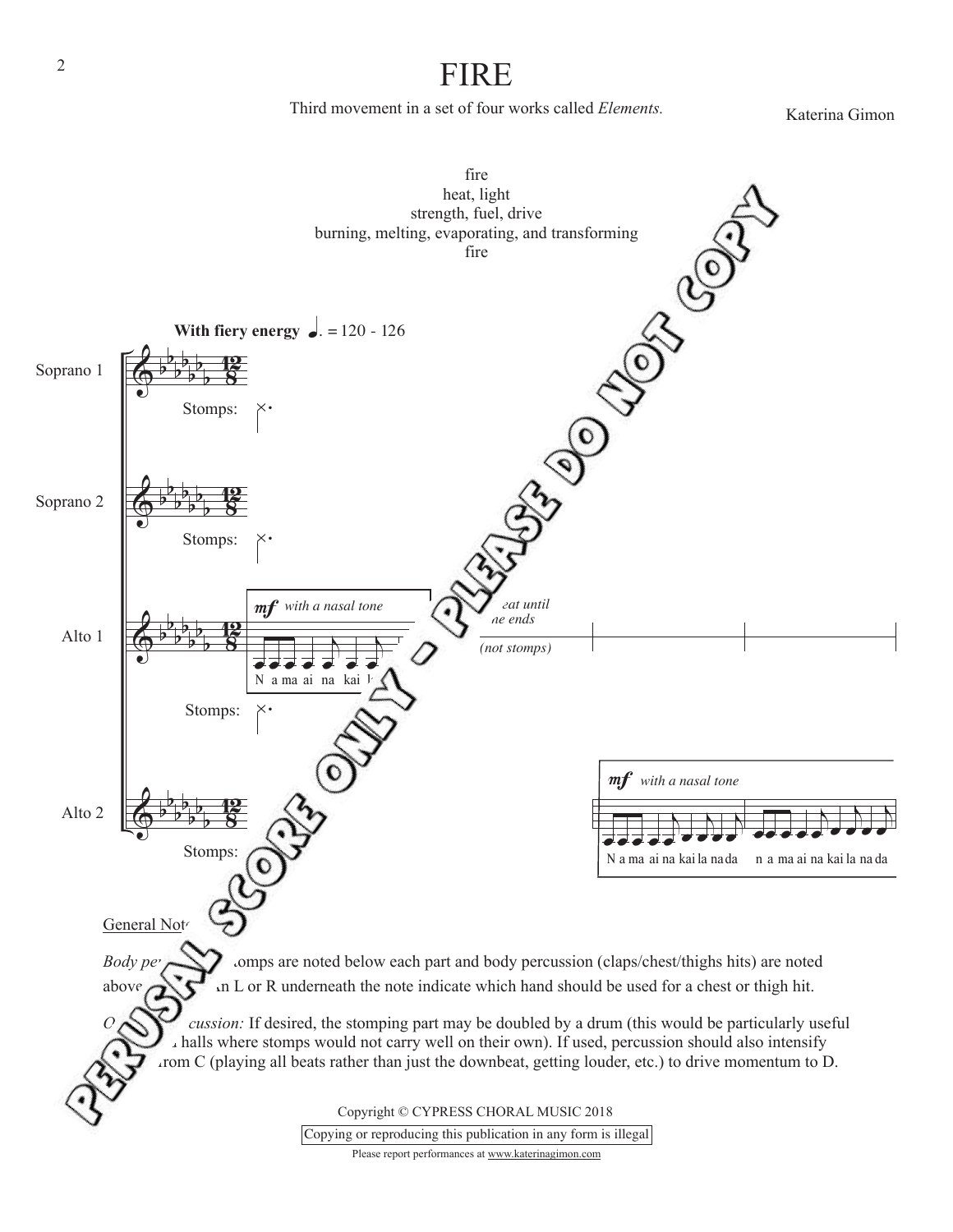![](_page_1_Figure_1.jpeg)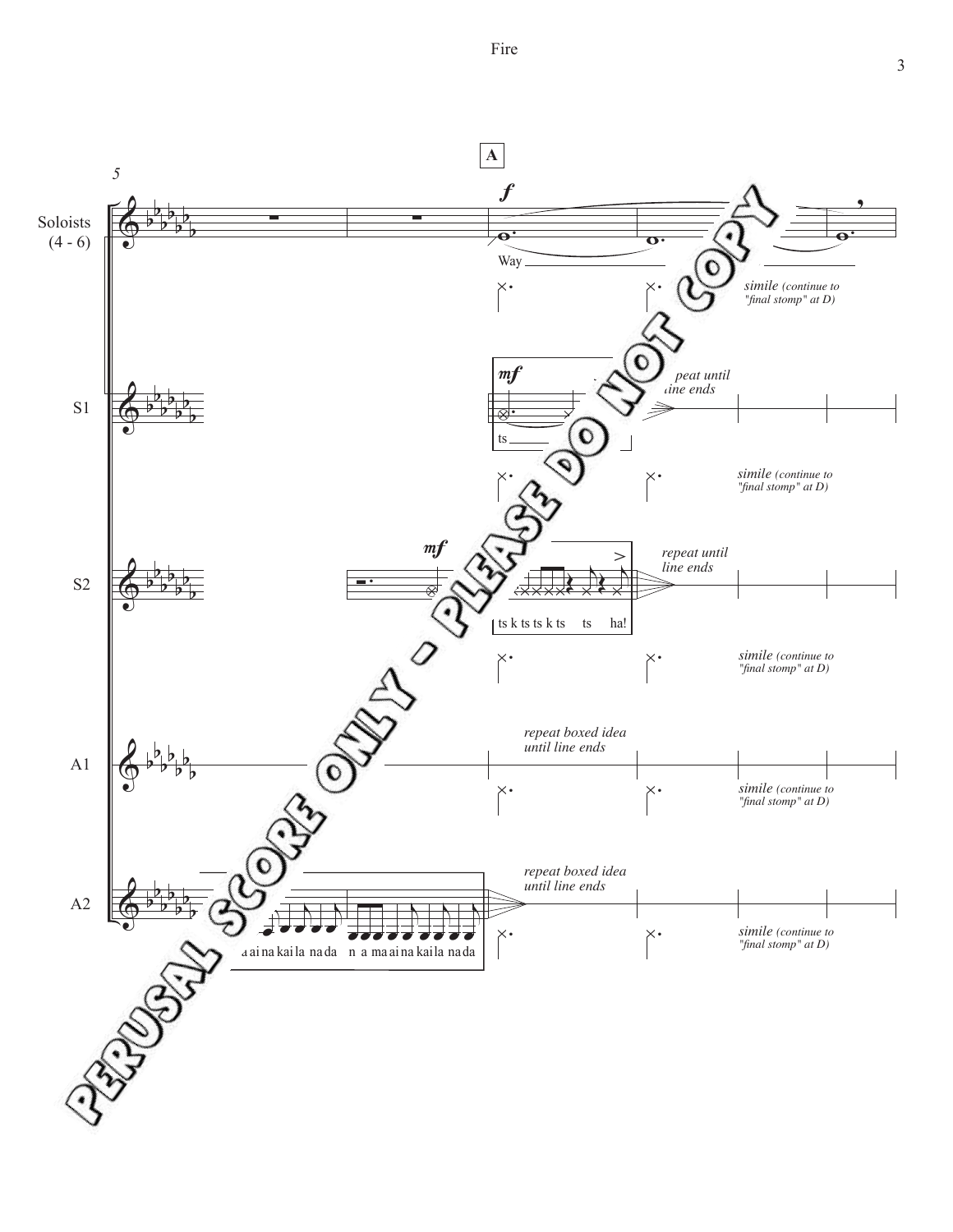![](_page_2_Figure_1.jpeg)

4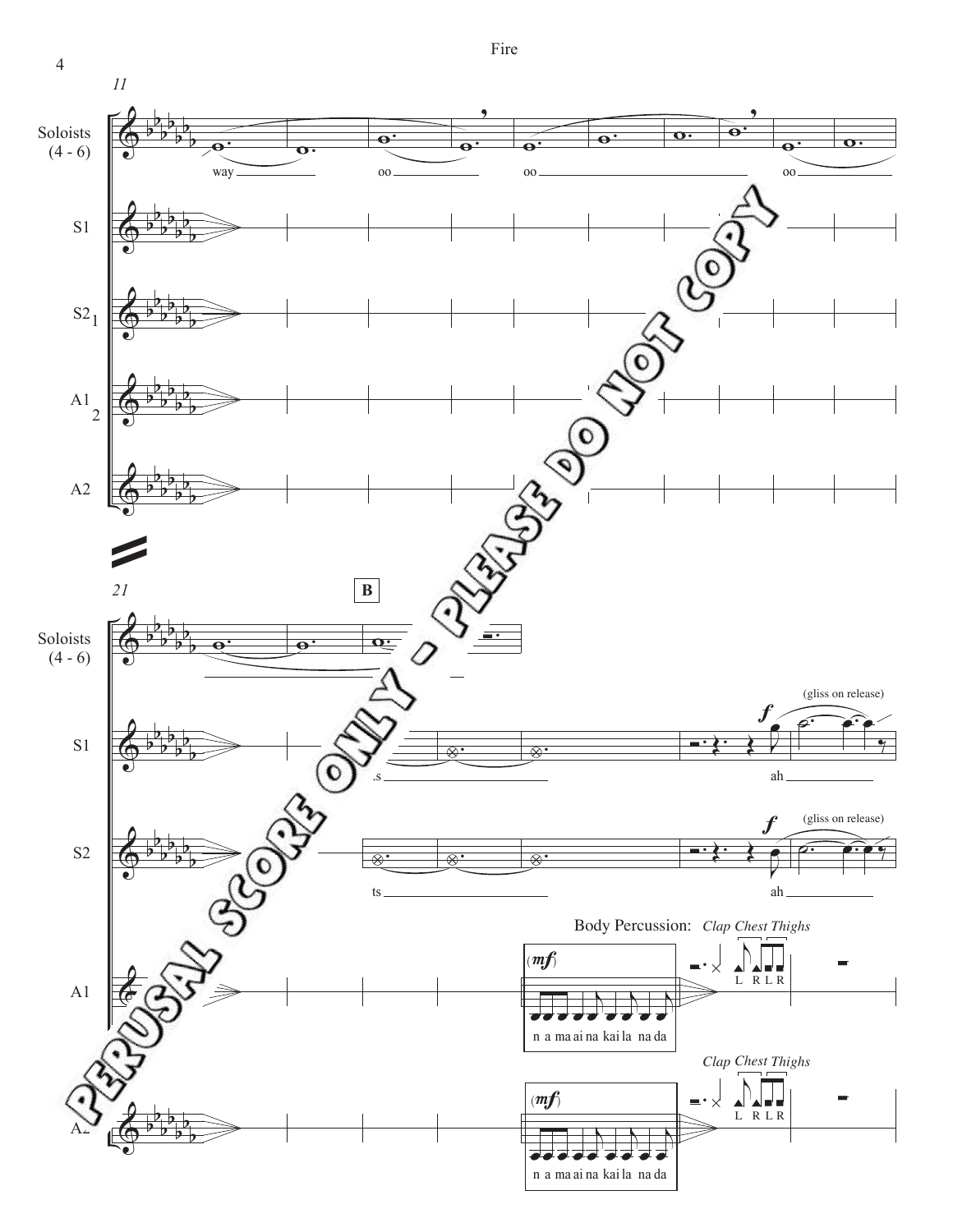![](_page_3_Figure_1.jpeg)

5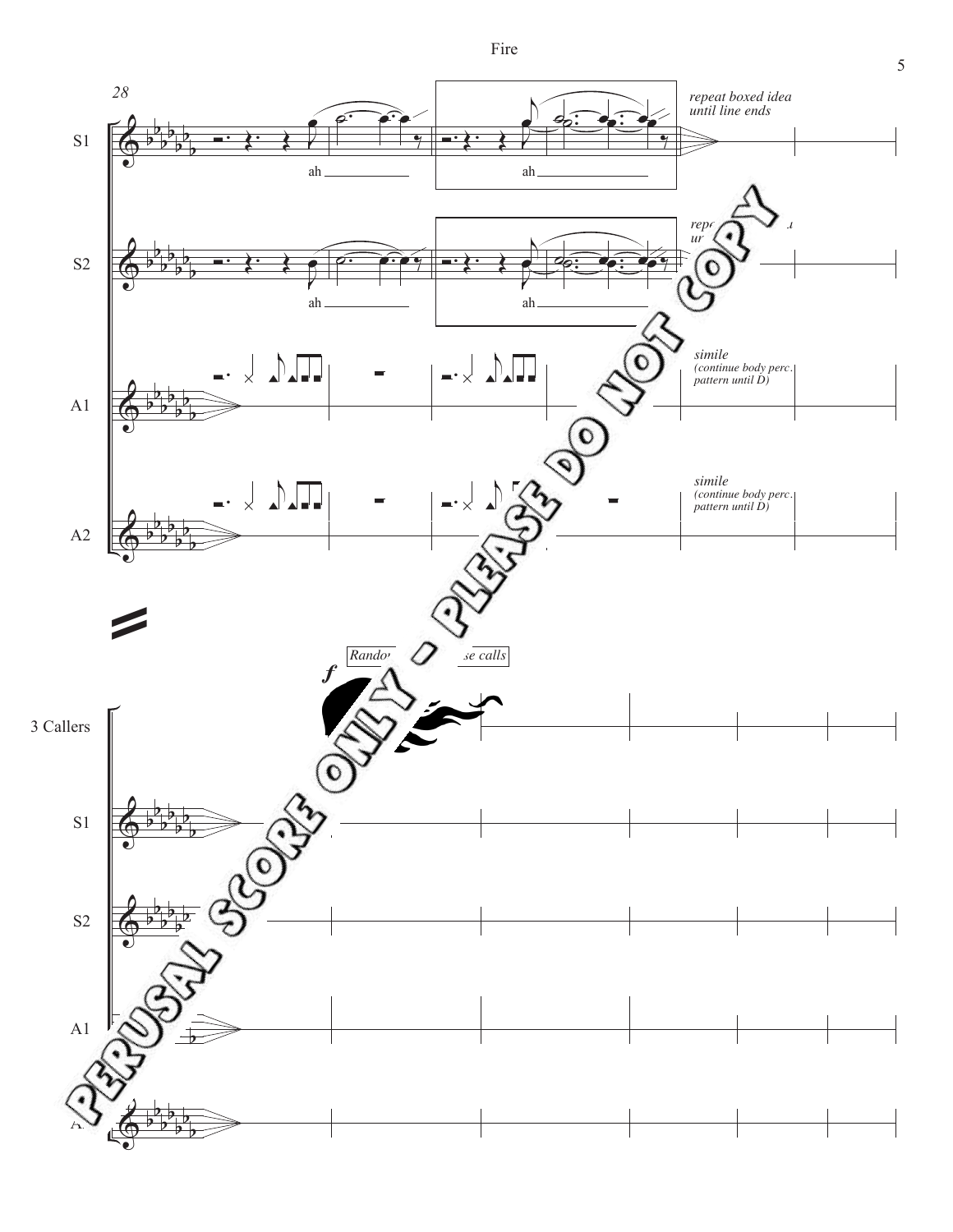![](_page_4_Figure_1.jpeg)

\*\* The exit from the looped section is signaled by Caller 1, using a distinct call which provides warning for the arrival of section D. For example, a call occuring on the downbeats of m. 43 and 44, as notated above in the Caller line.

6